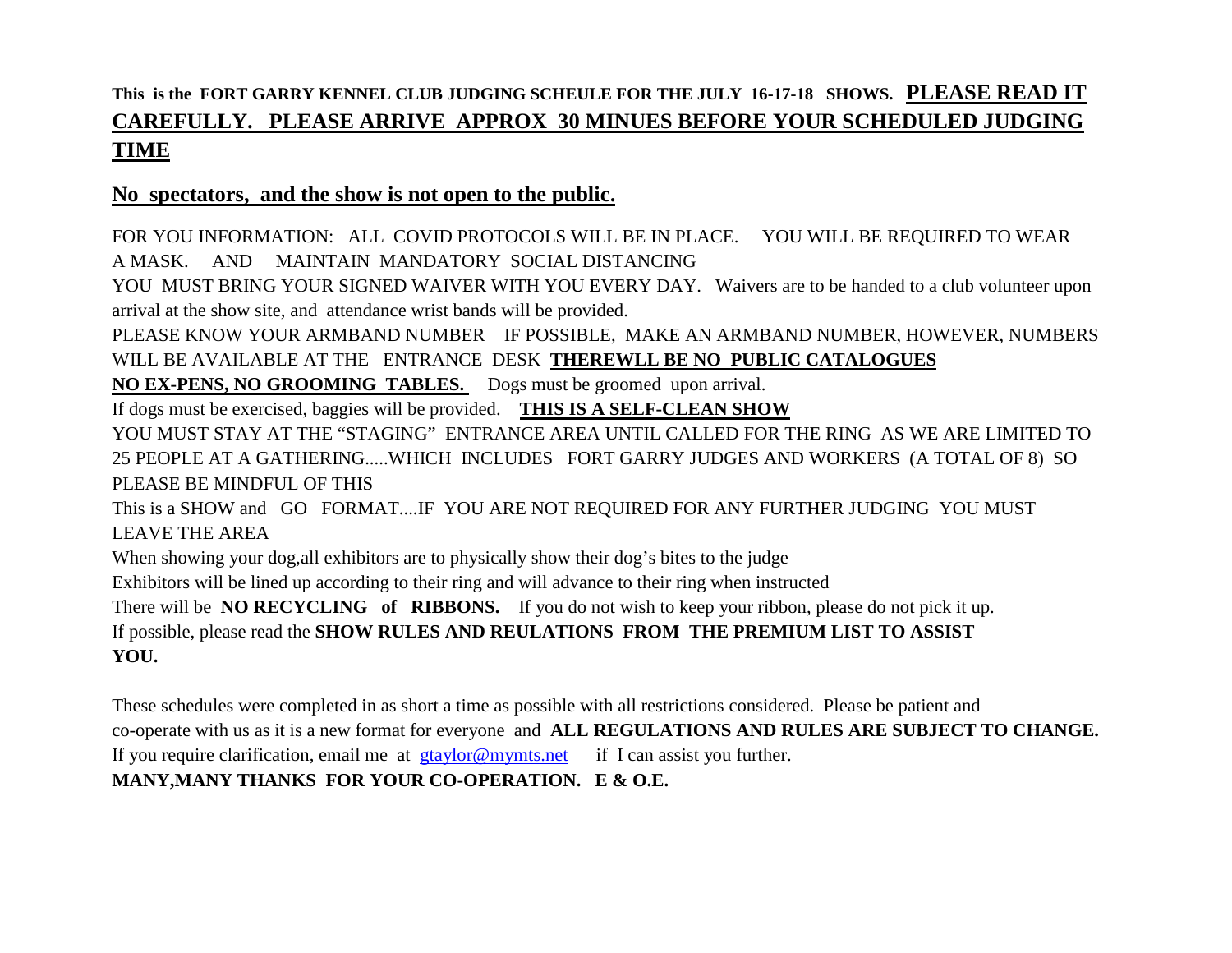## **JULY 2021 FORT GARRY JUDGING SCHEDULE**

|                                 |             | <b>FRI#1</b><br>Kraft<br>2:45 p.m.<br>Ring 1 | <b>FRI#2</b><br>Petkau<br>11:50 a.m.<br>Ring 2 | SAT#3<br>Schira<br>$11:15$ a.m.<br>Ring 1 | $SAT$ #4<br><b>Nicols</b><br>9:15 a.m.<br>Ring 2 | <b>SUN #5</b><br>McVeigh<br>$11:15$ a.m.<br>Ring 1 | <b>SUN#6</b><br>Fehler<br>$9:15$ a.m.<br>Ring 2 |
|---------------------------------|-------------|----------------------------------------------|------------------------------------------------|-------------------------------------------|--------------------------------------------------|----------------------------------------------------|-------------------------------------------------|
| <b>GROUP 1 SPORTING</b>         |             |                                              |                                                |                                           |                                                  |                                                    |                                                 |
| SPANIEL, CLUMBER                | $\mathbf R$ | $1 - 0 - 0$                                  | $1 - 0 - 0$                                    | $1 - 0 - 0$                               | $1 - 0 - 0$                                      | $1 - 0 - 0$                                        | $1 - 0 - 0$                                     |
| SPANIEL, ENG. SPRINGER          | $\mathbf R$ | $2 - 0 - 0$                                  | $2 - 0 - 0$                                    | $2 - 0 - 0$                               | $2 - 0 - 0$                                      | $2 - 0 - 0$                                        | $2 - 0 - 0$                                     |
| SPANIEL, ENG. COCKER            | T           | $0-1-1$                                      | $0-1-1$                                        | $0-1-1$                                   | $0-1-1$                                          | $0-1-1$                                            | $0-1-1$                                         |
| RETRIEVER, GOLDEN               |             | $2 - 2 - 0$                                  | $2 - 2 - 0$                                    | $2 - 2 - 0$                               | $2 - 2 - 0$                                      | $2 - 2 - 0$                                        | $2 - 2 - 0$                                     |
| RETRIEVER, N.S.D.T.             |             | $1 - 0 - 0$                                  | $1 - 0 - 0$                                    | $1 - 0 - 0$                               | $1 - 0 - 0$                                      | $1 - 0 - 0$                                        | $1 - 0 - 0$                                     |
| SETTER, ENGLISH                 |             | $1 - 1 - 0$                                  | $1 - 1 - 0$                                    | $1 - 1 - 0$                               | $1 - 1 - 0$                                      | $1 - 1 - 0$                                        | $1 - 1 - 0$                                     |
| <b>SETTER, IRISH</b>            |             | $1 - 1 - 1$                                  | $1 - 1 - 1$                                    | $1 - 1 - 1$                               | $1 - 1 - 1$                                      | $1 - 1 - 1$                                        | $1 - 1 - 1$                                     |
| RETREIVER, LABRADOR             |             | $5 - 5 - 3$                                  | $3-4-3$                                        | $3 - 2 - 3$                               | $4 - 4 - 3$                                      | $3 - 3 - 3$                                        | $3-4-3$                                         |
| <b>WEIMARANER</b>               |             | $0 - 0 - 0$                                  | $0 - 0 - 0$                                    | $0 - 1 - 0$                               | $0-1-0$                                          | $0 - 0 - 0$                                        | $0 - 0 - 0$                                     |
|                                 |             | 28                                           | 25                                             | 22                                        | 26                                               | 24                                                 | 25                                              |
|                                 |             | Kraft                                        | Fehler                                         | Schira                                    | Nichols                                          | McVeigh                                            | Windsor                                         |
|                                 |             | 12:30 p.m.                                   | 2:05 p.m.                                      | 4:20 p.m.                                 | 3:20 p.m.                                        | 12:35 p.m.                                         | 3:05 p.m.                                       |
|                                 |             | Ring 1                                       | Ring 2                                         | Ring 1                                    | Ring 2                                           | Ring 1                                             | Ring 2                                          |
| <b>GROUP 2</b><br><b>HOUNDS</b> |             |                                              |                                                |                                           |                                                  |                                                    |                                                 |
| <b>BASSET HOUND</b>             | ${\bf R}$   | $1 - 0 - 2$                                  | $1 - 0 - 2$                                    | $1 - 0 - 2$                               | $1 - 0 - 2$                                      | $1 - 0 - 2$                                        | $1 - 0 - 2$                                     |
| <b>WHIPPET</b>                  | $\mathbf R$ | $0 - 0 - 2$                                  | $0 - 0 - 2$                                    | $0 - 0 - 1$                               | $0 - 0 - 1$                                      | $0 - 0 - 1$                                        | $0 - 0 - 1$                                     |
| <b>BEAGLE</b>                   | $\mathbf T$ | $0 - 0 - 1$                                  | $0 - 0 - 1$                                    | $0 - 0 - 1$                               | $0 - 0 - 1$                                      | $0 - 0 - 1$                                        | $0 - 0 - 1$                                     |
| DACHSHUND, M. LONG              | $\mathbf T$ | $1 - 1 - 0$                                  | $1 - 1 - 0$                                    | $0-1-0$                                   | $0-1-0$                                          | $0-1-0$                                            | $0 - 1 - 0$                                     |
| DACHSHUND, M. SMOOTH T          |             | $1 - 1 - 1$                                  | $1 - 1 - 0$                                    | $1 - 1 - 1$                               | $1 - 1 - 0$                                      | $1 - 1 - 1$                                        | $1 - 1 - 0$                                     |
| DACHSHUND, STD. WIRE            | T           | $1 - 0 - 0$                                  | $0 - 0 - 0$                                    | $0 - 0 - 0$                               | $0 - 0 - 0$                                      | $0 - 0 - 0$                                        | $0 - 0 - 0$                                     |
| <b>GREYIHOUND</b>               |             | $0 - 0 - 1$                                  | $0 - 0 - 1$                                    | $0 - 0 - 1$                               | $0 - 0 - 1$                                      | $0 - 0 - 1$                                        | $0 - 0 - 1$                                     |
| <b>IBIZAN HOUND</b>             |             | $0 - 0 - 1$                                  | $0 - 0 - 1$                                    | $0 - 0 - 1$                               | $0 - 0 - 1$                                      | $0 - 0 - 1$                                        | $0 - 0 - 1$                                     |
| RHODESIAN RIDGEBACK             |             | $0-1-0$                                      | $0-1-0$                                        | $0-1-0$                                   | $0-1-0$                                          | $1 - 1 - 0$                                        | $0-1-0$                                         |
| <b>SALUKI</b>                   |             | $1 - 0 - 0$                                  | $1 - 0 - 1$                                    | $1 - 0 - 0$                               | $1 - 0 - 1$                                      | $1 - 0 - 0$                                        | $1 - 0 - 1$                                     |
|                                 |             | 16                                           | 15                                             | 13                                        | 13                                               | 14                                                 | 13                                              |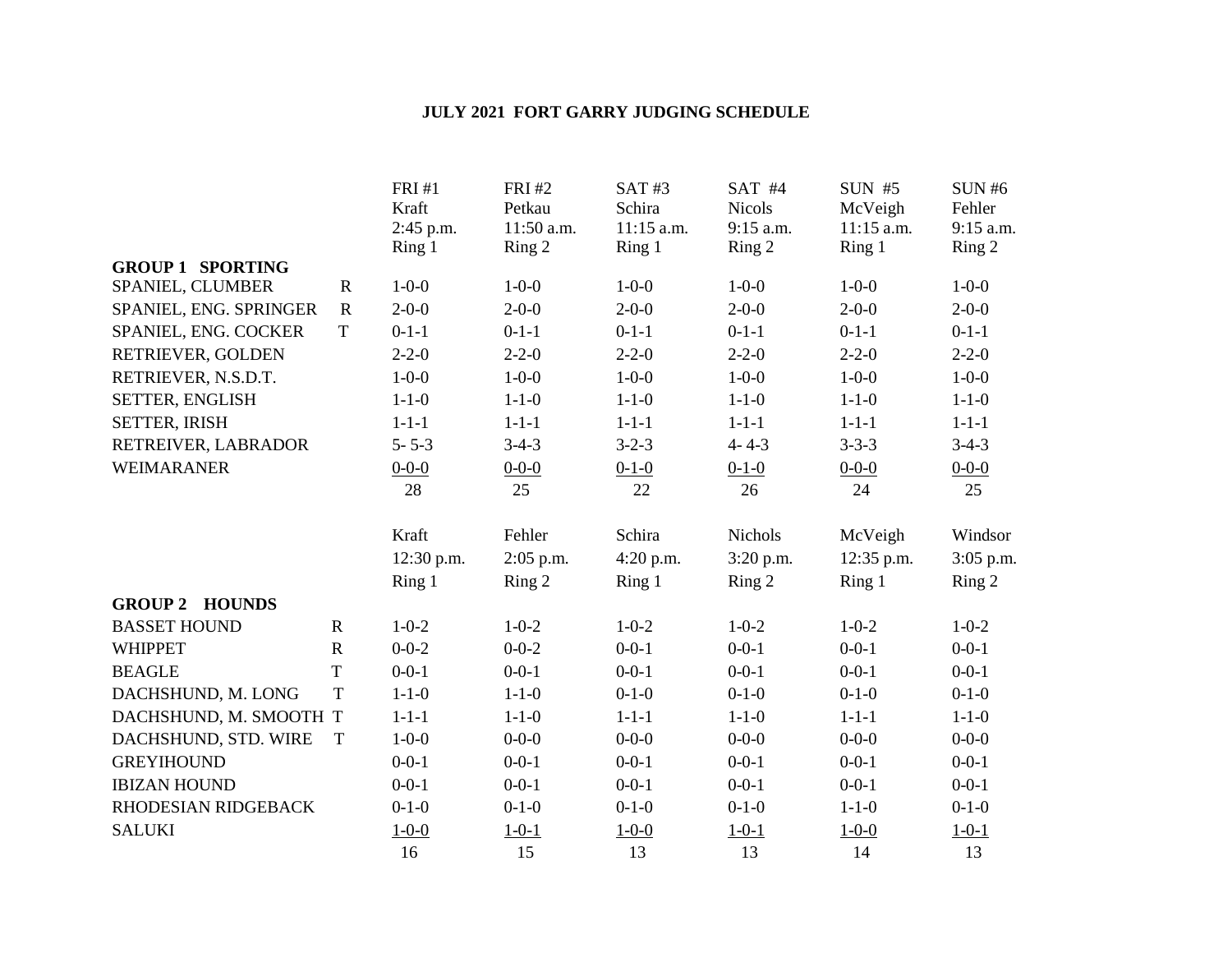|                            |             | Petkau      | Fehler      | Schira      | Windsor     | Wasylyshen  | Dainard     |
|----------------------------|-------------|-------------|-------------|-------------|-------------|-------------|-------------|
|                            |             | 8:00 a.m.   | 10:15 a.m.  | 8:00 a.m.   | 10:40 a.m.  | 8:00 a.m.   | 10:35 a.m.  |
|                            |             | Ring 1      | Ring 2      | Ring 1      | Ring 2      | Ring 1      | Ring 2      |
| <b>GROUP 3 WORKING</b>     |             |             |             |             |             |             |             |
| <b>AKITA</b>               |             | $0-1-0$     | $0 - 1 - 0$ | $0-1-0$     | $0-1-0$     | $0-1-0$     | $0-1-0$     |
| <b>BERNESE MTN DOG</b>     |             | $0 - 0 - 0$ | $0 - 0 - 0$ | $0 - 0 - 0$ | $0 - 0 - 0$ | $0-1-0$     | $0-1-0$     |
| <b>BOXER</b>               |             | $1 - 3 - 0$ | $1 - 3 - 0$ | $1 - 3 - 0$ | $1 - 3 - 0$ | $1 - 3 - 0$ | $1 - 3 - 0$ |
| <b>DOBERMAN PINSCHER</b>   |             | $1 - 1 - 2$ | $1 - 1 - 2$ | $0-1-2$     | $0 - 1 - 2$ | $0 - 1 - 2$ | $0-1-2$     |
| DOGUE DE BORDEAUX          |             | $0-1-1$     | $0 - 0 - 0$ | $0-1-1$     | $0 - 0 - 0$ | $0-1-1$     | $0 - 0 - 0$ |
| <b>GREAT DANE</b>          |             | $1 - 0 - 0$ | $1 - 0 - 0$ | $1 - 0 - 0$ | $1 - 0 - 0$ | $1 - 0 - 0$ | $1 - 0 - 0$ |
| <b>NEWFOUNDLAND</b>        |             | $0 - 0 - 0$ | $0 - 0 - 0$ | $0 - 1 - 0$ | $0-1-0$     | $0-1-0$     | $0-1-0$     |
| PORTUGUESE WATER DOG       |             | $0-1-0$     | $0 - 1 - 0$ | $0-1-0$     | $0-1-0$     | $0-1-0$     | $0-1-0$     |
| <b>ROTTWEILER</b>          |             | $0 - 2 - 0$ | $0 - 2 - 0$ | $0 - 3 - 1$ | $0 - 3 - 1$ | $0 - 3 - 1$ | $0 - 3 - 1$ |
| <b>SAINT BERNAIRD</b>      |             | $2 - 2 - 0$ | $2 - 2 - 0$ | $2 - 2 - 0$ | $2 - 2 - 0$ | $2 - 2 - 0$ | $2-20$      |
| <b>SAMOYED</b>             |             | $1-6-1$     | $1-6-1$     | $1-6-1$     | $1-6-1$     | $1-6-1$     | $1-6-1$     |
| SCHNAUZER, GIANT           |             | $1 - 2 - 1$ | $1 - 2 - 1$ | $1 - 2 - 1$ | $1 - 2 - 1$ | $1 - 2 - 1$ | $1 - 2 - 1$ |
| <b>SIBERIAN HUSKY</b>      |             | $0 - 0 - 1$ | $0 - 0 - 1$ | $0 - 0 - 0$ | $0 - 0 - 0$ | $0 - 0 - 1$ | $0 - 0 - 1$ |
|                            |             | 32          | 30          | 33          | 31          | 35          | 33          |
|                            |             | Petkau      | Fehler      | McVeigh     | Windsor     | Schira      | Wasylyshen  |
|                            |             | 9:45 a.m.   | 8:00 a.m.   | 9:45 a.m.   | $1:00$ p.m. | 3:20 p.m.   | 1:30 p.m.   |
|                            |             | Ring 1      | Ring 2      | Ring 1      | Ring 2      | Ring 1      | Ring 2      |
| <b>GROUP 4 TERRIERS</b>    |             |             |             |             |             |             |             |
| <b>BORDER TERRIER</b>      | T           | $2 - 2 - 0$ | $2 - 2 - 0$ | $2 - 2 - 0$ | $2 - 2 - 0$ | $2 - 2 - 0$ | $2 - 2 - 0$ |
| MINIATURE BULL TERRIER     | $\mathbf T$ | $0 - 3 - 0$ | $0 - 3 - 0$ | $0 - 3 - 0$ | $0 - 3 - 0$ | $0 - 3 - 0$ | $0 - 3 - 0$ |
| <b>CAIRN TERRIER</b>       | $\mathbf T$ | $1 - 1 - 1$ | $1 - 1 - 1$ | $1 - 1 - 1$ | $1 - 1 - 1$ | $1 - 1 - 1$ | $1 - 1 - 1$ |
| FOX TERRIER, SMOOTH        | $\mathbf T$ | $0-1-0$     | $0 - 1 - 0$ | $0-1-0$     | $0-1-0$     | $0-1-0$     | $0-1-0$     |
| <b>RUSSELL TERRIER</b>     | T           | $1 - 1 - 1$ | $1 - 1 - 1$ | $1 - 1 - 1$ | $1 - 1 - 1$ | $1 - 1 - 1$ | $1 - 1 - 1$ |
| <b>SCOTTSH TERRIER</b>     | T           | $0-1-0$     | $0 - 1 - 0$ | $0-1-0$     | $0-1-0$     | $0-1-0$     | $0-1-0$     |
| <b>SEALYHAM TERRIER</b>    | T           | $0 - 0 - 0$ | $0 - 0 - 0$ | $0 - 0 - 0$ | $0 - 0 - 0$ | $0-2-0$     | $0 - 2 - 0$ |
| WEST HIGHLAND W. TERRIER T |             | $2 - 1 - 3$ | $2 - 1 - 3$ | $2 - 1 - 3$ | $2 - 1 - 3$ | $2 - 1 - 3$ | $2 - 1 - 3$ |
| <b>AIREDALE TERRIERS</b>   |             | $1-2-0$     | $1 - 2 - 0$ | $1-2-0$     | $1-2-0$     | $1 - 2 - 0$ | $1-2-0$     |
| <b>IRISH TERRIER</b>       |             | $1 - 0 - 1$ | $1 - 0 - 1$ | $1 - 0 - 1$ | $1 - 0 - 1$ | $1 - 0 - 1$ | $1 - 0 - 1$ |
| <b>SOFT COATED WHEATEN</b> |             | $0 - 0 - 1$ | $0 - 0 - 1$ | $0 - 0 - 1$ | $0 - 0 - 1$ | $0 - 0 - 1$ | $0 - 0 - 1$ |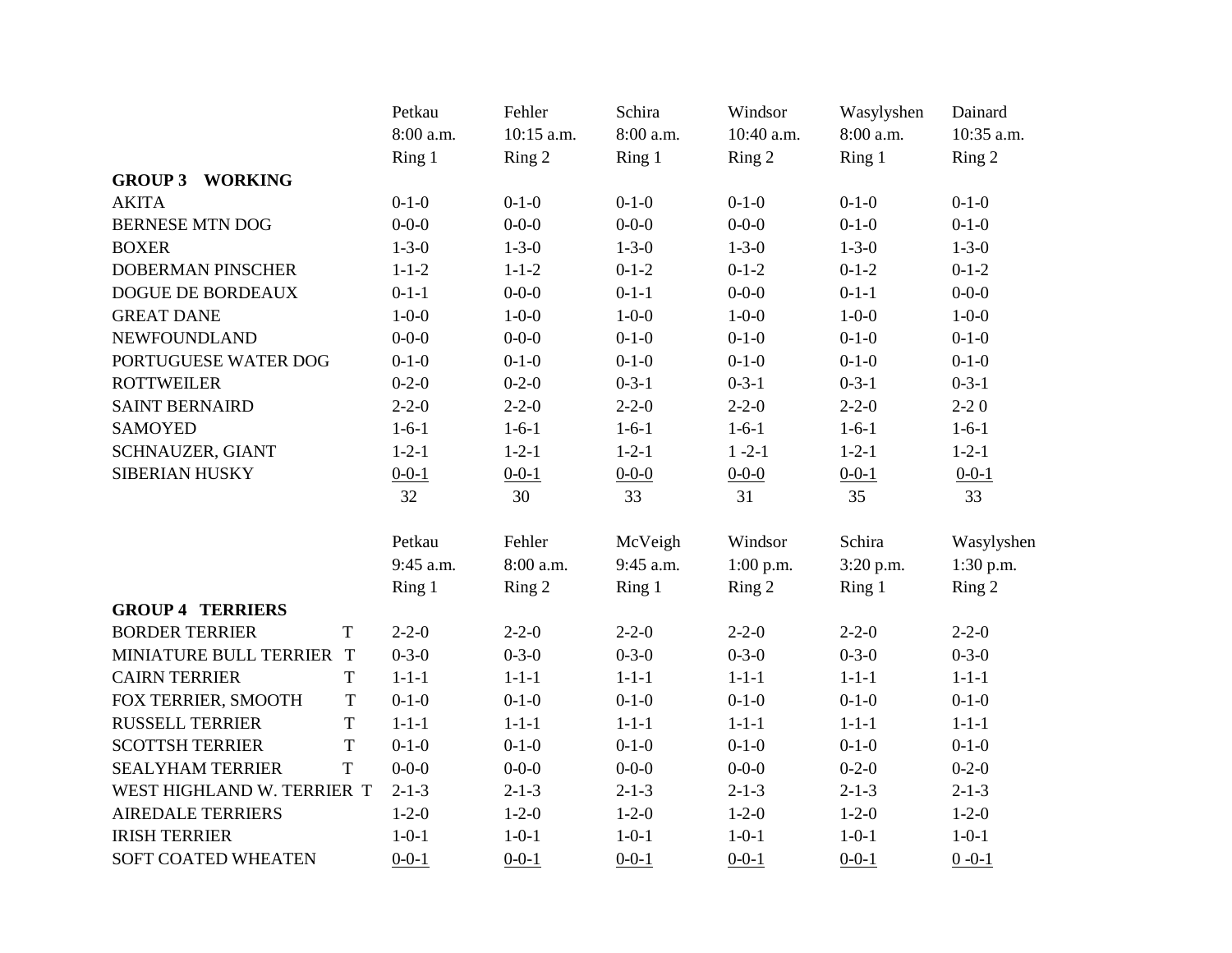|                             |                         | 27           | 27          | 27          | 27          | 29          | 29          |
|-----------------------------|-------------------------|--------------|-------------|-------------|-------------|-------------|-------------|
|                             |                         | Kraft        | Petkau      | Nichols     | Windsor     | Schira      | Dainard     |
|                             |                         | $1:30$ p.m.  | 3:00 p.m.   | $1:30$ p.m. | 4:10 p.m.   | 9:55 a.m.   | 12:15 p.m.  |
|                             |                         | Ring 1       | Ring 2      | Ring 1      | Ring 2      | Ring 1      | Ring 2      |
| <b>GROUP 5 TOY DOGS</b>     | T                       |              |             |             |             |             |             |
| CHIHUAHUA L.C.              |                         | $0 - 2 - 1$  | $0 - 2 - 1$ | $0 - 2 - 1$ | $0 - 2 - 1$ | $0 - 2 - 1$ | $0 - 2 - 1$ |
| <b>CHINESE CRESTED</b>      |                         | $6 - 5 - 0$  | $6 - 5 - 0$ | $6 - 5 - 0$ | $6 - 5 - 0$ | $6 - 5 - 0$ | $6 - 5 - 0$ |
| <b>HAVANESE</b>             |                         | $1 - 1 - 0$  | $1 - 1 - 0$ | $1 - 1 - 0$ | $1 - 1 - 0$ | $1 - 1 - 0$ | $1 - 1 - 0$ |
| <b>JAPANESE CHIN</b>        |                         | $0 - 0 - 0$  | $0 - 0 - 0$ | $2 - 0 - 0$ | $2 - 0 - 0$ | $2 - 0 - 0$ | $2 - 0 - 0$ |
| <b>PAPILLON</b>             |                         | $1 - 3 - 1$  | $1 - 3 - 1$ | $1 - 3 - 1$ | $1 - 3 - 1$ | $1 - 3 - 1$ | $1 - 3 - 1$ |
| <b>POMERANIAN</b>           |                         | $1 - 3 - 0$  | $1 - 3 - 0$ | $1 - 3 - 0$ | $1 - 3 - 0$ | $1 - 3 - 0$ | $1 - 3 - 0$ |
|                             |                         | 25           | 25          | 27          | 27          | 27          | 27          |
|                             |                         | Kraft        | Fehler      | Schira      | McVeigh     | Windsor     | Dainard     |
|                             |                         | 4:10 p.m.    | 1:10 p.m.   | 3:30 p.m.   | 2:20 p.m.   | 1:35 p.m.   | 3:45 p.m.   |
|                             |                         | Ring 1       | Ring 2      | Ring 1      | Ring 2      | Ring 1      | Ring 2      |
| <b>GROUP 6 NON SPORTING</b> |                         |              |             |             |             |             |             |
| <b>CHINESE SHAR-PEI</b>     | $\mathbf R$             | $1 - 0 - 0$  | $1 - 0 - 0$ | $1 - 0 - 0$ | $1 - 0 - 0$ | $1 - 0 - 0$ | $1 - 0 - 0$ |
| <b>CHOW CHOW</b>            | ${\bf R}$               | $0 - 0 - 0$  | $0 - 0 - 0$ | $0 - 0 - 0$ | $0-1-0$     | $0-1-0$     | $0-1-0$     |
| <b>BICHON FRISE</b>         | $\mathbf T$             | $0 - 0 - 1$  | $0 - 0 - 1$ | $0 - 0 - 1$ | $0 - 0 - 1$ | $0 - 0 - 1$ | $0 - 0 - 1$ |
| FRENCH BULLDOG              | $\mathbf T$             | $1 - 1 - 0$  | $0 - 0 - 0$ | $0 - 0 - 0$ | $1 - 1 - 0$ | $0 - 0 - 0$ | $0 - 0 - 0$ |
| POODLE, MINIATURE           | $\mathbf T$             | $0-1-0$      | $1 - 1 - 0$ | $0 - 0 - 0$ | $0 - 0 - 0$ | $0 - 0 - 0$ | $0 - 0 - 0$ |
| <b>SHIBA INU</b>            | $\overline{\mathrm{T}}$ | $2 - 5 - 1$  | $2 - 5 - 1$ | $2 - 5 - 1$ | $2 - 5 - 1$ | $2 - 5 - 1$ | $2 - 5 - 1$ |
| <b>SHIH TZU</b>             | T                       | $0-1-0$      | $0-1-0$     | $0-1-0$     | $0-1-0$     | $0-1-0$     | $0-1-0$     |
| <b>DALMATIAN</b>            |                         | $1 - 0 - 0$  | $1 - 0 - 0$ | $1 - 0 - 0$ | $1 - 0 - 0$ | $1 - 0 - 0$ | $1 - 0 - 0$ |
| POODLE, STANDARD            |                         | $2 - 1 - 0$  | $2 - 1 - 0$ | $2 - 1 - 0$ | $2 - 1 - 0$ | $2 - 1 - 0$ | $2 - 1 - 0$ |
|                             |                         | 17           | 17          | 15          | 18          | 16          | 16          |
|                             |                         | Kraft        | Fehler      | Schira      | McVeigh     | Windsor     | Dainard     |
|                             |                         | $11:15$ a.m. | 9:25 a.m.   | 2:45 p.m.   | 12:15 p.m.  | 2:25 p.m.   | 4:30 p.m.   |
|                             |                         | Ring 1       | Ring 2      | Ring 1      | Ring 2      | Ring 1      | Ring 2      |
| <b>GROUP 7 HERDING DOGS</b> |                         |              |             |             |             |             |             |
| <b>AUSTRALIAN SHEPHERD</b>  |                         | $0 - 3 - 0$  | $0 - 3 - 0$ | $0 - 3 - 0$ | $0 - 3 - 0$ | $0 - 3 - 0$ | $0 - 3 - 0$ |